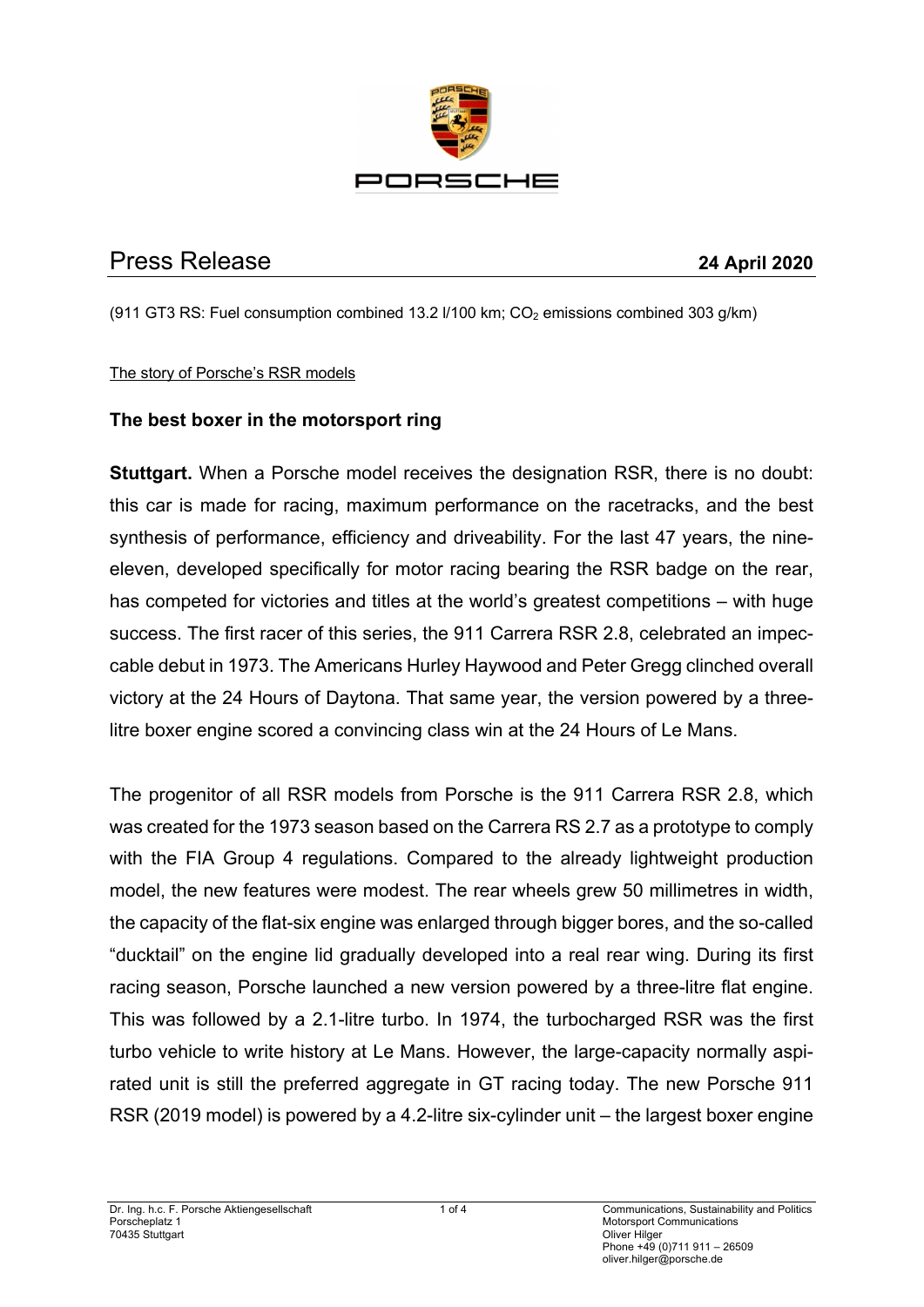ever fitted in a racing 911 ex-works. In addition to sheer performance, efficiency, reliability and driveability have always been the development focus.

"I often drive historic 911 racing cars from Porsche. What fascinates me every time is that they all convey that typical 911 feeling – regardless of their vintage. The basic characteristics have been retained," explains works driver Patrick Long (USA). The American is passionate about the Porsche marque. In his home of Los Angeles, Long regularly organises meetings for classic Porsches under the motto "Luftgekühlt". "The first RSR from 1973 is a stunner," says the Californian. "The air-cooled engine is incredibly responsive, flames often shoot from the exhaust, the feedback from the chassis is precise, and the braking performance is simply astounding. Of course, everything is significantly better with the latest version of the Porsche 911 RSR, but it becomes apparent to every driver at the wheel of a classic model that the RSR has always been an outstanding car. The 1973 vehicle was made to be driven fast."

#### **Engine development: The boxer packs a real punch**

The RSR prototypes with 2.8-litre engines from 1973 produced 290 hp (213 kW), the three-litre from the following year put out 330 hp (243 kW). The production aggregate of the Carrera RS series received only minor modifications. The bore was 92 millimetres; the stroke of 70.4 millimetres remained unchanged compared to the road-legal vehicle. At 10.3:1, the compression was rather moderate by today's standards. The six-cylinder normally-aspirated engine in the rear generated 294 Nm of torque. In the racing version, the oil cooler was installed at the front of the vehicle.

In the new Porsche 911 RSR, which is based on the high-performance 911 GT3 RS\* road-legal sports car, the engine was mounted in front of the rear axle for the sake of weight distribution. In race trim, the latest 4.2-litre boxer in the RSR generates around 515 hp (378 kW), tamed by the regulatory requirements (Balance of Performance) when campaigned in the FIA WEC and the North American IMSA series. The torque has more than doubled compared to the Porsche 911 Carrera RSR 2.8 – with a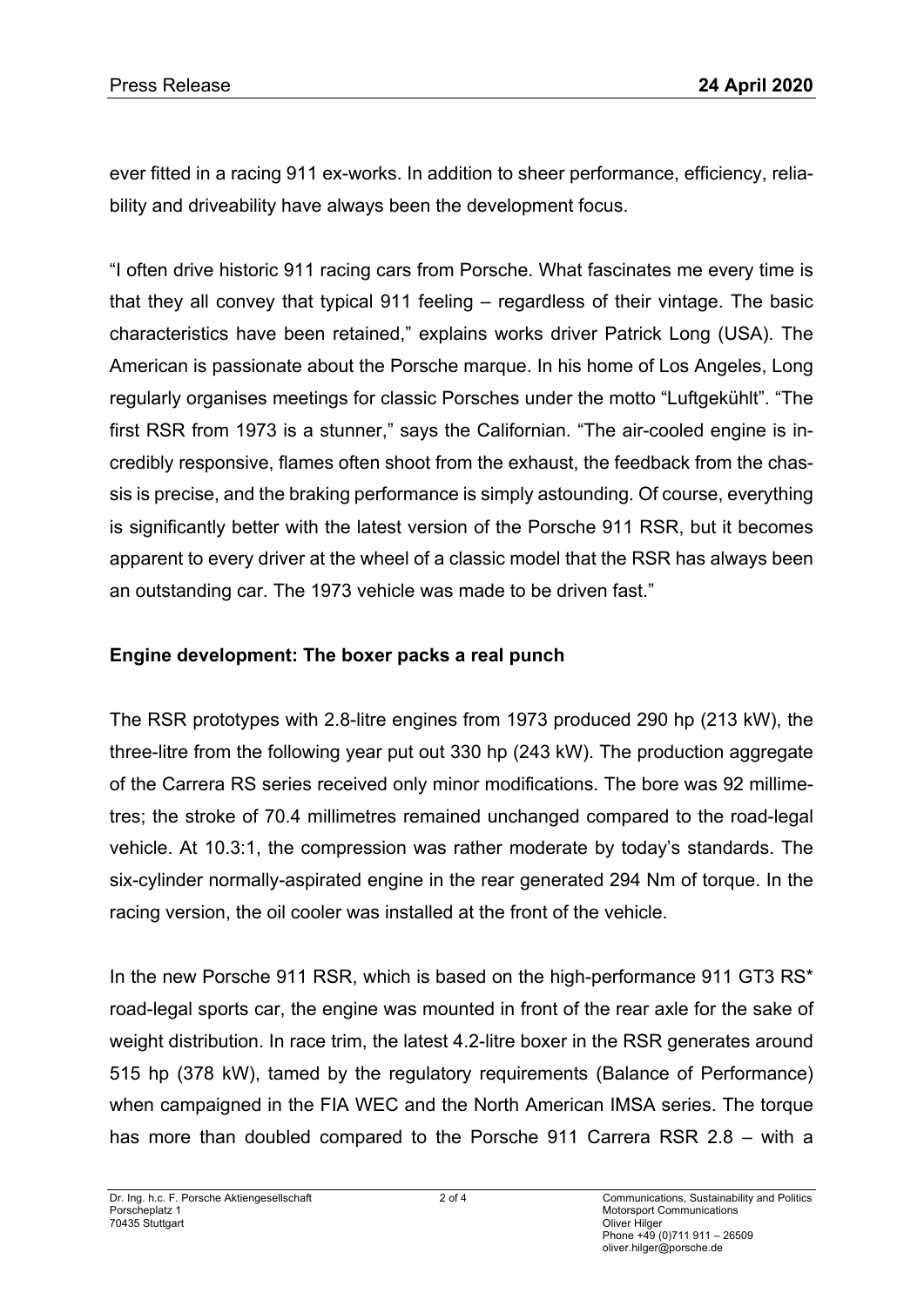significant improvement to the efficiency. The "Ur-RSR" featured a type 915 standard manual gearbox with five gears. Today, the power is activated by a drive-by-wire system and transmitted to the drive shafts via a sequential six-speed constant-mesh box. Gears can be shifted via a rocker switch with a power interruption of just milliseconds. "I think that is the biggest difference between then and now is precisely in this area," explains works driver Romain Dumas (France). "In the past, when shifting down, you had to put your left foot on the clutch and your right foot on the brake and accelerator at the same time. Nothing worked without double-declutching. It was like a tap dance. What's more, the right hand had to be on the gear lever. It was a very challenging. These days, it's easier as a driver thanks to technical developments in almost all areas – you can drive at the limit much more consistently with the new Porsche 911 RSR."

## **Chassis development: Everything used to be lighter**

In developing the 911 Carrera RSR 2.8 for the 1973 season, the Porsche engineers scored a real coup. Despite the integration of many safety features, including a steel roll cage and the installation of a large 120-litre fuel tank, the racing prototype still only tipped the scales at around 900 kilograms. This meant that the racer was a lightweight like the production model Carrera RS. The engineers achieved this goal because they were already using cutting-edge materials in the 1970s. Doors, front lids and side windows were made of plastic. The first RSR was not only light, but it was also slim and short. The latest generation is around 50 centimetres wider, 40 centimetres longer and with a 30-centimetre-longer wheelbase. Asterix became Obelix – but without forfeiting its nimbleness and punch. On the contrary: the extensive setting options on the kinematics of the Porsche 911 RSR-19 ensure the best possible adjustments for all racetrack characteristics and conditions. Moreover, the optimised weight distribution with the engine mounted in front of the rear axle yields noticeable advantages. "There's always a lot of movement in the Porsche 911 Carrera RSR 2.8 from 1973. We no longer get those enormous rolling motions in the new cars, nor do we get hefty understeer. But such things are great fun," says Richard Lietz. The experienced works driver from Austria adds: "When braking and turning in, you have to wait for the perfect